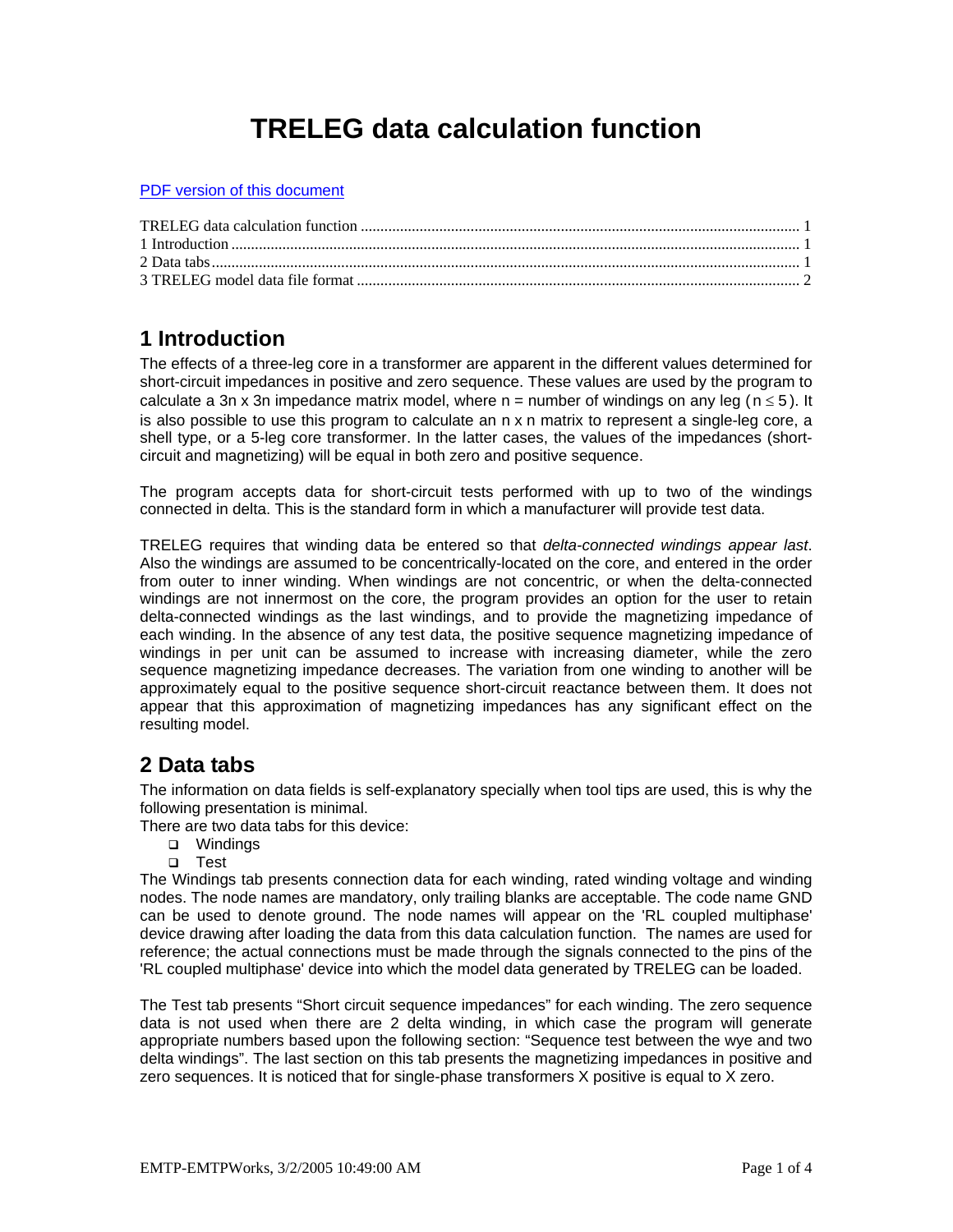## <span id="page-1-0"></span>**3 TRELEG model data file format**

The design example used in this section can be found in Examples\transformer\_data\test1.ecf. After entering all the required data, The TRELEG Data Calculation Function can be invoked from the "Run this case" data tab to generate the model data file. The model can be used with the "RL coupled multiphase" device using the "Load data from file" option of this device.

The TRELEG model data file format for a sample case is shown in [Figure 3–1](#page-2-0) for a request to save the resistance and the reactance in ohms in the model data file. This format used in the old EMTP-V3 files has been kept in this release of EMTP-EMTPWorks. It is documented here for reference purposes only, since users are not required to manipulate these data files. The following sequence is enforced:

- $\Box$  Comment lines starting with "C" (in the first column) are allowed only up to the first actual transformer data line.
- The first comment line indicates that the model was generated with a TRELEG run.
- $\Box$  The next optional line indicates the frequency at which the reactance matrix is calculated. If the line is present it means that ohms are used for the reactance. It is noticed that this frequency must match the default power frequency of the design as selected in **Simulation Options.**
- Next lines are used to present the lower triangular part of the RL couple symmetric matrix. The first line for each row of the matrix has:
	- the winding number starting from 51 (old EMTP-V3 style)
	- k-node and m-node names. The node names will appear on the "RL coupled multiphase" device drawing after loading the data from this data calculation function. The names are used for reference, the actual connections must be made through the signals connected to the pins of the "RL coupled multiphase" device. The node names are comma separated.
	- The R and L values in pair separated by a comma (continued on the next lines). The extra commas and the "\$" character are not mandatory for EMTPWorks.

| C TRELEG                               |                                                                                                                                                                                                                                                                                                                                                                                                                                                                                                                             |
|----------------------------------------|-----------------------------------------------------------------------------------------------------------------------------------------------------------------------------------------------------------------------------------------------------------------------------------------------------------------------------------------------------------------------------------------------------------------------------------------------------------------------------------------------------------------------------|
| $C$ F= 60.00                           |                                                                                                                                                                                                                                                                                                                                                                                                                                                                                                                             |
| 51, HIGHA , GND<br>$\mathbf{r}$        | $0.473000000000E+00, 0.22333333341E+05$                                                                                                                                                                                                                                                                                                                                                                                                                                                                                     |
| 52, LOWA , GND<br>$\sim$ $\sim$ $\sim$ | $-0.646793103332E-01, 0.107059927425E+05$ \$                                                                                                                                                                                                                                                                                                                                                                                                                                                                                |
|                                        | $0.298750000000E-01, 0.514227199959E+04,$                                                                                                                                                                                                                                                                                                                                                                                                                                                                                   |
| 53, TERTA, TERTB, $\mu$                | $-0.362556943699E-01, 0.215874652794E+04$ \$                                                                                                                                                                                                                                                                                                                                                                                                                                                                                |
|                                        | $-0.357184214476E-01$ , $0.103714560936E+04$ \$                                                                                                                                                                                                                                                                                                                                                                                                                                                                             |
|                                        | $0.112800000000E-01, 0.209767040000E+03, ,$                                                                                                                                                                                                                                                                                                                                                                                                                                                                                 |
| 54, HIGHB, GND<br>$\sim$ $\sim$ $\sim$ | $0.0000000000000E+00$ , $-0.110000000004E+05$ \$                                                                                                                                                                                                                                                                                                                                                                                                                                                                            |
|                                        | $-0.733191019968E-01, -0.527320725720E+04$ \$                                                                                                                                                                                                                                                                                                                                                                                                                                                                               |
|                                        | $-0.494356580077E-01, -0.106342221589E+04$<br>$\mathbf{r}$                                                                                                                                                                                                                                                                                                                                                                                                                                                                  |
|                                        | $0.473000000000E+00, 0.22333333341E+05,$                                                                                                                                                                                                                                                                                                                                                                                                                                                                                    |
| 55, LOWB , GND<br>$\sim$ $\sim$ $\sim$ | $-0.733191019968E-01, -0.527320725720E+04$ \$                                                                                                                                                                                                                                                                                                                                                                                                                                                                               |
|                                        | $0.000000000000E+00, -0.252774399980E+04$ \$                                                                                                                                                                                                                                                                                                                                                                                                                                                                                |
|                                        | $-0.325054568924E-01, -0.509650587464E+03$<br>$\mathbf{r}$ and $\mathbf{r}$                                                                                                                                                                                                                                                                                                                                                                                                                                                 |
|                                        | $-0.646793103332E-01, 0.107059927425E+05$ \$                                                                                                                                                                                                                                                                                                                                                                                                                                                                                |
|                                        | $0.298750000000E-01, 0.514227199959E+04, ,$                                                                                                                                                                                                                                                                                                                                                                                                                                                                                 |
| 56, TERTB, TERTC, $\mu$                | $-0.494356580077E-01, -0.106342221589E+04$ \$                                                                                                                                                                                                                                                                                                                                                                                                                                                                               |
|                                        | $-0.325054568924E-01, -0.509650587464E+03$ \$                                                                                                                                                                                                                                                                                                                                                                                                                                                                               |
|                                        | $0.000000000000E+00, -0.102798080000E+03$<br>$\mathbf{r}$                                                                                                                                                                                                                                                                                                                                                                                                                                                                   |
|                                        | $-0.362556943699E-01, 0.215874652794E+04$ \$                                                                                                                                                                                                                                                                                                                                                                                                                                                                                |
|                                        | $-0.357184214476E-01$ , $0.103714560936E+04$ \$                                                                                                                                                                                                                                                                                                                                                                                                                                                                             |
|                                        | $0.112800000000E-01, 0.209767040000E+03$ ,,,,,                                                                                                                                                                                                                                                                                                                                                                                                                                                                              |
| 57, HIGHC , GND<br>1.1.1               | $0.0000000000000E+00$ , -0.110000000004E+05 \$                                                                                                                                                                                                                                                                                                                                                                                                                                                                              |
|                                        | $-0.733191019968E-01, -0.527320725720E+04$ \$                                                                                                                                                                                                                                                                                                                                                                                                                                                                               |
|                                        | $-0.494356580077E-01, -0.106342221589E+04, ,$                                                                                                                                                                                                                                                                                                                                                                                                                                                                               |
|                                        | $0.0000000000000E+00, -0.110000000004E+05$ \$                                                                                                                                                                                                                                                                                                                                                                                                                                                                               |
|                                        | $-0.733191019968E-01, -0.527320725720E+04$ \$                                                                                                                                                                                                                                                                                                                                                                                                                                                                               |
|                                        | $-0.494356580077E-01, -0.106342221589E+04, ,$                                                                                                                                                                                                                                                                                                                                                                                                                                                                               |
|                                        | $0.473000000000E+00, 0.22333333341E+05$<br>$\mathcal{L}^{\prime}(\mathcal{L}^{\prime},\mathcal{L}^{\prime},\mathcal{L}^{\prime},\mathcal{L}^{\prime},\mathcal{L}^{\prime},\mathcal{L}^{\prime},\mathcal{L}^{\prime},\mathcal{L}^{\prime},\mathcal{L}^{\prime},\mathcal{L}^{\prime},\mathcal{L}^{\prime},\mathcal{L}^{\prime},\mathcal{L}^{\prime},\mathcal{L}^{\prime},\mathcal{L}^{\prime},\mathcal{L}^{\prime},\mathcal{L}^{\prime},\mathcal{L}^{\prime},\mathcal{L}^{\prime},\mathcal{L}^{\prime},\mathcal{L}^{\prime},$ |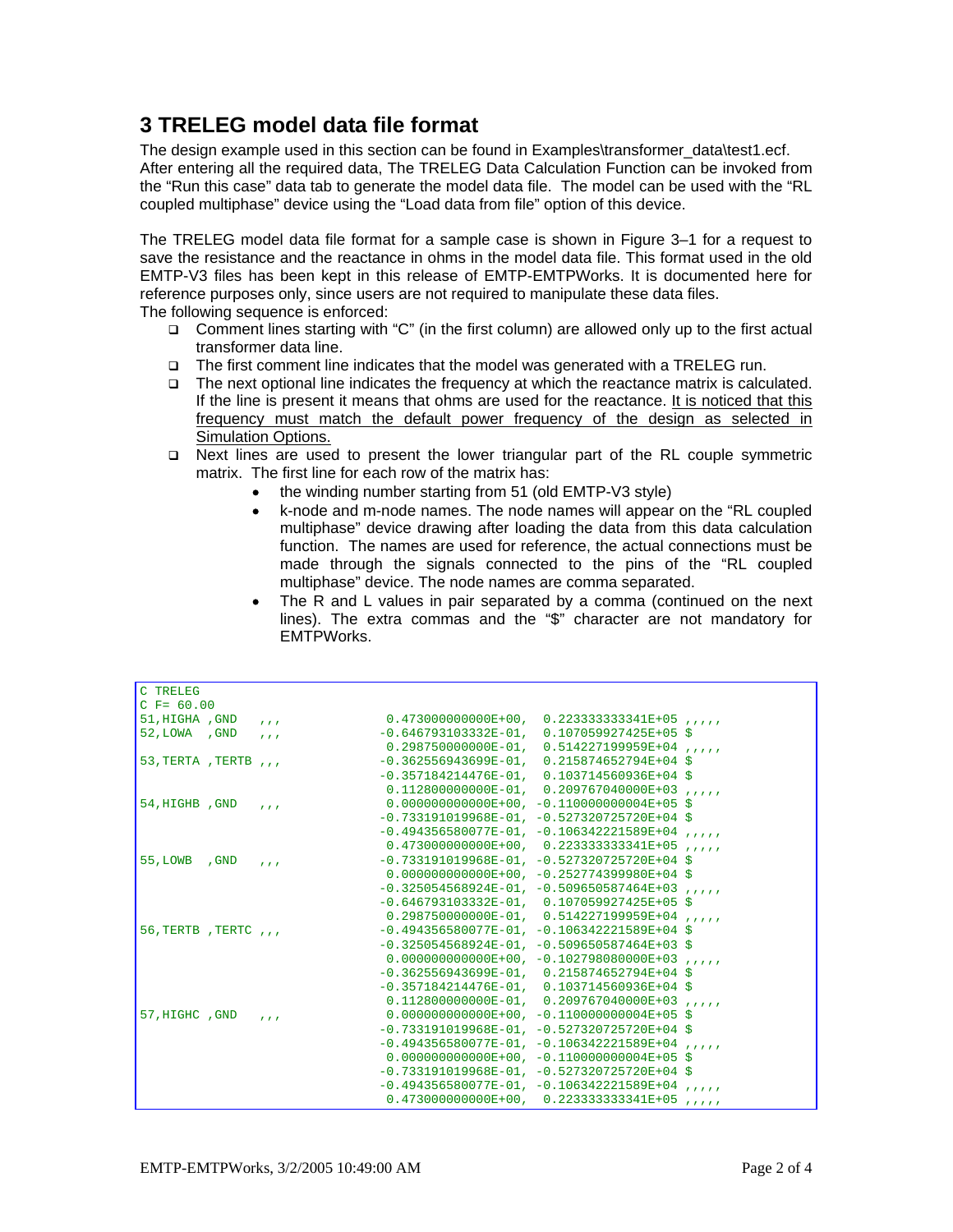| 58, LOWC , GND          | $\mathbf{r}$ | $-0.733191019968E-01, -0.527320725720E+04$ \$    |                                              |  |
|-------------------------|--------------|--------------------------------------------------|----------------------------------------------|--|
|                         |              | $0.000000000000E+00, -0.252774399980E+04$ \$     |                                              |  |
|                         |              | $-0.325054568924E-01, -0.509650587464E+03$ ,     |                                              |  |
|                         |              | $-0.733191019968E-01, -0.527320725720E+04$ \$    |                                              |  |
|                         |              | $0.000000000000E+00.252774399980E+04.$           |                                              |  |
|                         |              | $-0.325054568924E-01, -0.509650587464E+03$       |                                              |  |
|                         |              | $-0.646793103332E-01, 0.107059927425E+05$ \$     |                                              |  |
|                         |              | $0.298750000000E-01, 0.514227199959E+04$         |                                              |  |
| 59, TERTC, TERTA, $\mu$ |              | $-0.494356580077E-01, -0.106342221589E+04$ \$    |                                              |  |
|                         |              | $-0.325054568924E-01$ , $-0.509650587464E+03$ \$ |                                              |  |
|                         |              |                                                  | $0.0000000000000E+00, -0.102798080000E+03$ , |  |
|                         |              | $-0.494356580077E-01, -0.106342221589E+04$ \$    |                                              |  |
|                         |              | $-0.325054568924E-01, -0.509650587464E+03$ \$    |                                              |  |
|                         |              | $0.0000000000000E+00, -0.102798080000E+03$       |                                              |  |
|                         |              | $-0.362556943699E-01, 0.215874652794E+04$ \$     |                                              |  |
|                         |              | $-0.357184214476E-01$ , $0.103714560936E+04$ \$  |                                              |  |
|                         |              |                                                  | $0.112800000000E-01, 0.209767040000E+03, ,$  |  |
|                         |              |                                                  |                                              |  |

#### <span id="page-2-0"></span>**Figure 3–1 BCTRAN model data file with R and X output request**

In case the requested output is for the resistance in ohms and the inverse inductance matrix in 1/mH, the commented frequency line will be replaced with a non-commented USE RB line. The model data file for the same example with R and  $L^1$  output is shown in [Figure 3–2.](#page-3-0)

| C TRELEG                |              |                                                 |                                              |  |
|-------------------------|--------------|-------------------------------------------------|----------------------------------------------|--|
| USE RB                  |              |                                                 |                                              |  |
| 51, HIGHA , GND         | 1.1.1        |                                                 | $0.4730000000000E+00, 0.910763215501E-02$    |  |
| 52, LOWA , GND          | 1.1.1        | $-0.646793103332E-01, -0.200028866249E-01$ \$   |                                              |  |
|                         |              | $0.298750000000E-01, 0.723329586680E-01,$       |                                              |  |
| 53, TERTA, TERTB        | $\mathbf{r}$ | $-0.362556943699E-01, 0.896763291622E-02$ \$    |                                              |  |
|                         |              | $-0.357184214476E-01, -0.152234801033E+00$ \$   |                                              |  |
|                         |              |                                                 | $0.112800000000E-01, 0.664346532952E+00, ,$  |  |
| 54, HIGHB , GND         | 111          |                                                 | $0.000000000000E+00, 0.374175869023E-03$ \$  |  |
|                         |              | $-0.733191019968E-01, -0.898402681687E-03$ \$   |                                              |  |
|                         |              | $-0.494356580077E-01, 0.445633864492E-02, ,$    |                                              |  |
|                         |              | $0.4730000000000E+00, 0.910763215501E-02, ,$    |                                              |  |
| 55, LOWB , GND          | 1.1.1        | $-0.733191019968E-01, -0.898402681687E-03$ \$   |                                              |  |
|                         |              | $0.0000000000000E+00$ , $0.599808392277E-02$ \$ |                                              |  |
|                         |              | $-0.325054568924E-01, -0.209064527393E-01, ,$   |                                              |  |
|                         |              | $-0.646793103332E-01, -0.200028866249E-01$ \$   |                                              |  |
|                         |              | $0.298750000000E-01, 0.723329586680E-01,$       |                                              |  |
| 56, TERTB, TERTC, $\mu$ |              | $-0.494356580077E-01, 0.445633864492E-02$ \$    |                                              |  |
|                         |              | $-0.325054568924E-01, -0.209064527393E-01$ \$   |                                              |  |
|                         |              | $0.0000000000000E+00, 0.597396292823E-01, ,$    |                                              |  |
|                         |              | $-0.362556943699E-01, 0.896763291622E-02$ \$    |                                              |  |
|                         |              | $-0.357184214476E-01, -0.152234801033E+00$ \$   |                                              |  |
|                         |              | $0.112800000000E-01, 0.664346532952E+00,$       |                                              |  |
| 57, HIGHC , GND         |              | $0.0000000000000E+00$ , $0.374175869023E-03$ \$ |                                              |  |
|                         | 111          | $-0.733191019968E-01, -0.898402681687E-03$ \$   |                                              |  |
|                         |              | $-0.494356580077E-01, 0.445633864492E-02$       |                                              |  |
|                         |              |                                                 | $0.0000000000000E+00, 0.374175869023E-03$ \$ |  |
|                         |              | $-0.733191019968E-01, -0.898402681687E-03$ \$   |                                              |  |
|                         |              | $-0.494356580077E-01, 0.445633864492E-02, ,$    |                                              |  |
|                         |              | $0.473000000000E+00, 0.910763215501E-02$        |                                              |  |
| 58, LOWC , GND          |              | $-0.733191019968E-01, -0.898402681687E-03$ \$   |                                              |  |
|                         | 1.1.1        | $0.0000000000000E+00, 0.599808392277E-02$ \$    |                                              |  |
|                         |              | $-0.325054568924E-01, -0.209064527393E-01, ,$   |                                              |  |
|                         |              | $-0.733191019968E-01, -0.898402681687E-03$ \$   |                                              |  |
|                         |              |                                                 | $0.000000000000E+00, 0.599808392277E-02$ \$  |  |
|                         |              | $-0.325054568924E-01, -0.209064527393E-01, ,$   |                                              |  |
|                         |              | $-0.646793103332E-01, -0.200028866249E-01$ \$   |                                              |  |
|                         |              | $0.298750000000E-01, 0.723329586680E-01,$       |                                              |  |
| 59, TERTC , TERTA , , , |              | $-0.494356580077E-01, 0.445633864492E-02$ \$    |                                              |  |
|                         |              | $-0.325054568924E-01, -0.209064527393E-01$ \$   |                                              |  |
|                         |              |                                                 | $0.0000000000000E+00, 0.597396292823E-01, ,$ |  |
|                         |              | $-0.494356580077E-01, 0.445633864492E-02$ \$    |                                              |  |
|                         |              | $-0.325054568924E-01, -0.209064527393E-01$ \$   |                                              |  |
|                         |              |                                                 | $0.0000000000000E+00, 0.597396292823E-01, ,$ |  |
|                         |              | $-0.362556943699E-01, 0.896763291622E-02$ \$    |                                              |  |
|                         |              | $-0.357184214476E-01, -0.152234801033E+00$ \$   |                                              |  |
|                         |              |                                                 | $0.112800000000E-01, 0.664346532952E+00, ,$  |  |
| USE RL                  |              |                                                 |                                              |  |
|                         |              |                                                 |                                              |  |
|                         |              |                                                 |                                              |  |